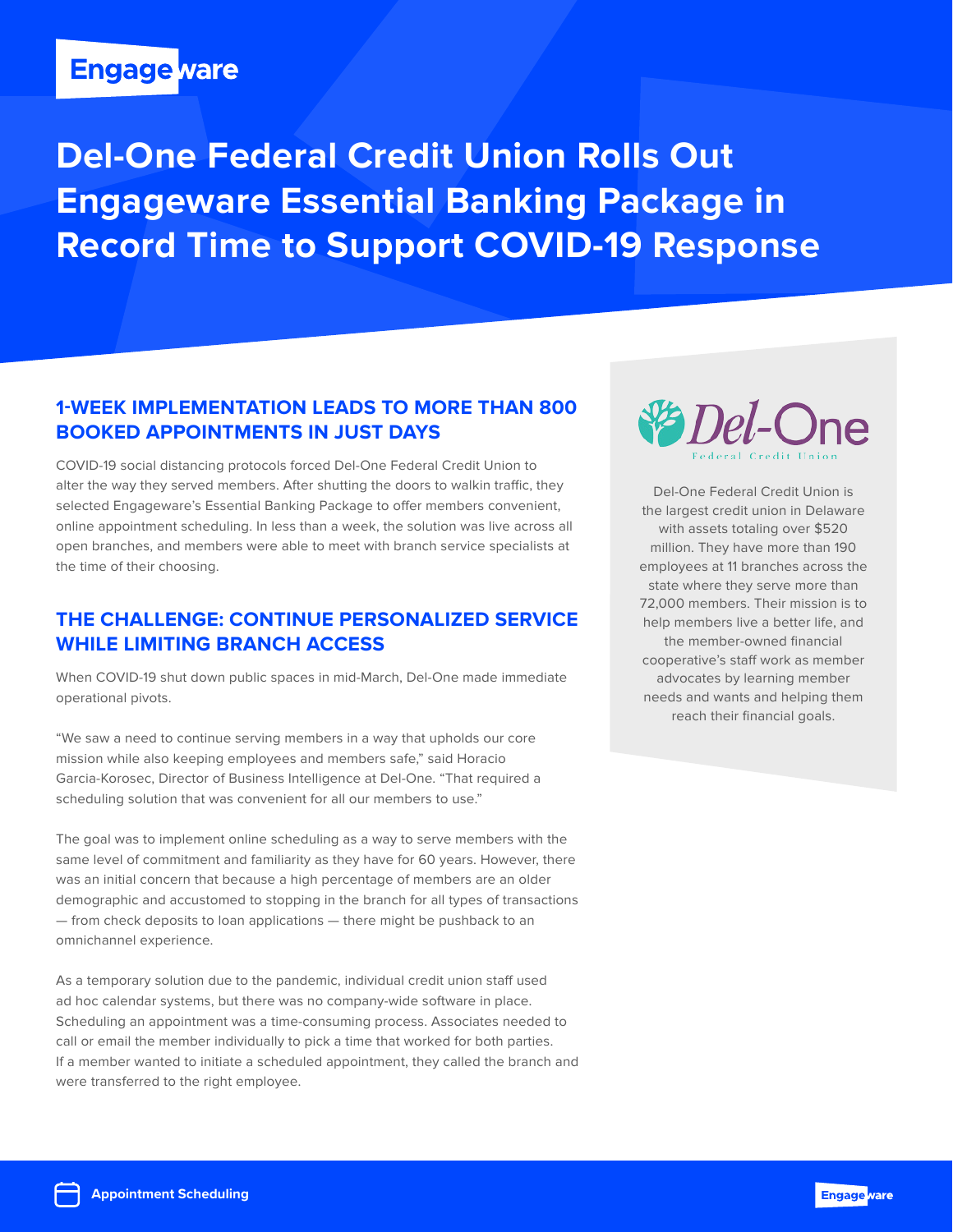There are a lot of scheduling options out there, and it can be challenging to compare providers when you have an immediate need. A lot of solutions can look the same. But focus on where you want to be in the future, and that's where Engageware really stood out. We can see the future of where we want to be as an organization by utilizing even more Engageware features down the road. Its clear that Engageware is always looking ahead at how to innovate and progress the platform, and that's where we want to go. **" 99**<br>Ss

Horacio Garcia-Korosec, Director of Business Intelligence, Del-One Federal Credit Union

## **Finding the Right Solution for Right Now and Tomorrow**

Del-One began evaluating appointment scheduling vendors in late 2019, knowing that they needed to modernize operations, but other business priorities slowed down the search. When scheduling became a must-have requirement following the COVID-19 shutdowns, the team created a scheduling wish list that included:

- Rapid deployment with minimal need for IT to create customized configurations
- Scalability to fit their needs now, and expand as the credit union grows
- Intuitive and easy to use for employees and members
- Access to reporting features that can be customized by staff without the need for additional analytics resources
- Demonstrable value to both internal stakeholders and members

Del-One Chose Engageware's Essential Banking Package for its scope of functionality, quick implementation timeline, and easeof-use. After implementation, they were confident the solution would allow them to continue offering in-branch appointments while controlling traffic flow.

**"Where Engageware stood apart was their promise that we would be fully deployed within a week."**